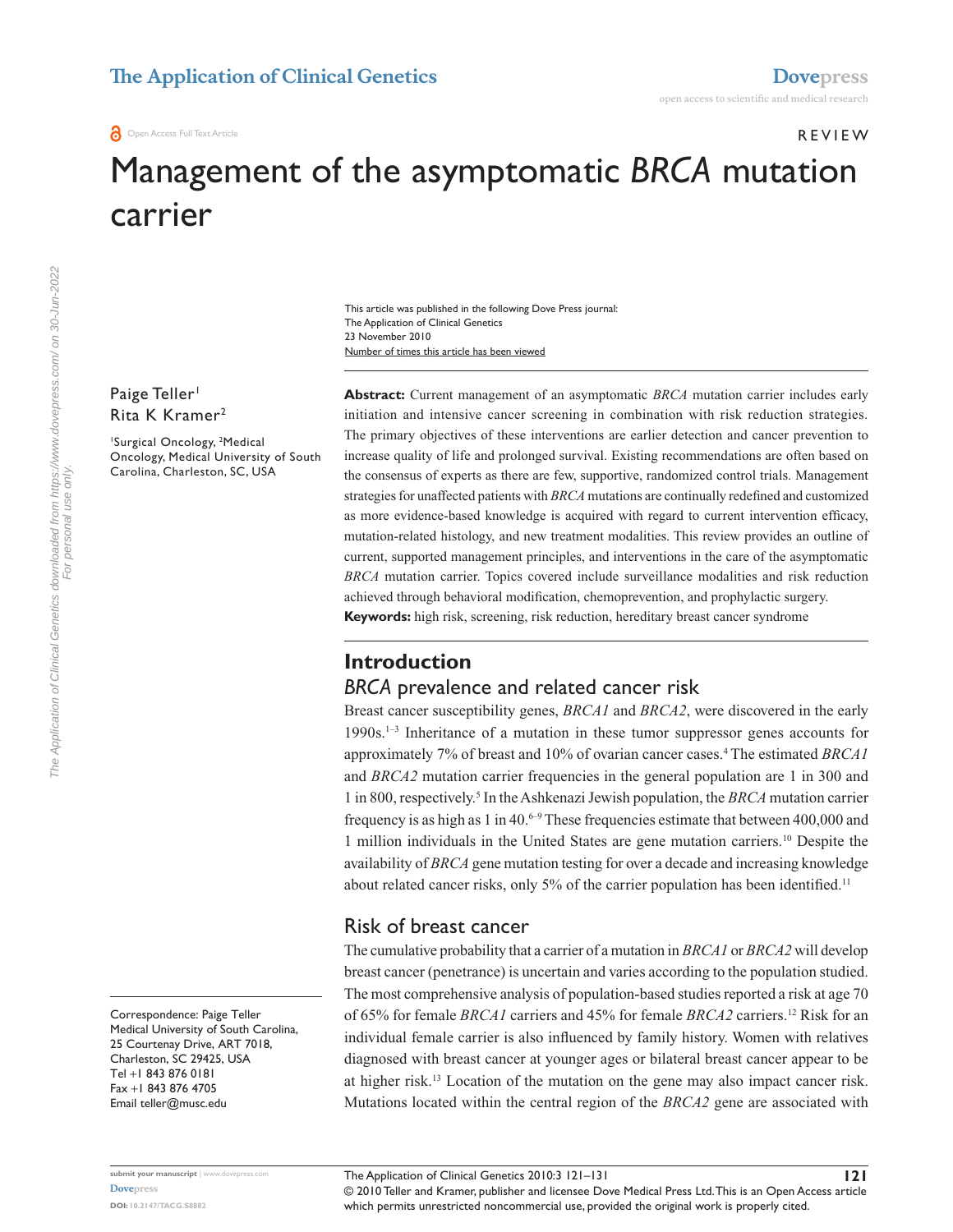a higher risk of ovarian cancer and a lower risk of breast cancer. This region of the *BRCA2* has been designated the ovarian cluster region.<sup>13</sup>

The risk of contralateral breast cancer in a female *BRCA* mutation carrier with a prior history of breast cancer is also increased. In a nested, case-control study of women diagnosed with unilateral breast cancer before age 55, women with contralateral breast cancer diagnosed 1 year or greater from the primary breast cancer were identified.<sup>14</sup> These cases were then tested for mutations in *BRCA1* and *BRCA2*. Carrying a *BRCA1* mutation was associated with a 4.5-fold increased risk of developing contralateral cancer.<sup>14</sup> The risk for *BRCA2* mutation carriers was increased by 3.4-fold.<sup>14</sup> The relative risk for *BRCA1* mutation carriers is inversely related to the age of first cancer diagnosis, with increased risk seen in those diagnosed with their first cancer at a younger age.14,15 The impact of age at first breast cancer diagnosis for contralateral cancer risk in *BRCA2* carriers is less clear. While one study showed a lower risk for patients who were older at the time of diagnosis with their first cancer, this difference was not statistically significant.<sup>15</sup>

The risk of breast cancer for men who carry a mutation in *BRCA2* is greater than that of the general population. The estimated cumulative risk by age 70 is 6.8%.16 The risk for male carriers of *BRCA1* mutations is less well established but also appears to be increased at 1.2%.<sup>16</sup>

## Risk of ovarian cancer

The cumulative risk of ovarian cancer in *BRCA1* mutation carriers is estimated to be between 27% and 45%.11,17 There is also a significantly increased risk for fallopian tube cancer.17 Lifetime risk for the development of ovarian cancer in a *BRCA2* mutation carrier ranges between 10% and 20%.<sup>12,18</sup>

## Risk of other cancers

In addition to the increased risk of breast and ovarian cancer, carriers of mutations in *BRCA1* are reported to have a 2-fold to 3-fold increased risk of pancreatic cancer.17,19 Prostate cancer risk does not appear to be increased, although the disease may occur at an earlier age.20Additionally, *BRCA1* mutation carriers have an increased lifetime risk of developing cancer in general than nonmutation carriers. A kin-cohort study revealed that by age 80, a female mutation carrier's estimated risk of cancer was 98% as compared with a noncarrier whose risk was 32%.18 This risk was estimated to be 59% for a male *BRCA1* mutation carrier as compared with  $40\%$  for a noncarrier.<sup>18</sup>

Carriers of *BRCA2* germ line mutations are also at increased lifetime risk of developing pancreatic cancer.<sup>21</sup> Male *BRCA2*  mutation carriers are at an increased risk of prostate cancer.<sup>21</sup> These individuals have a 7-fold greater likelihood of being diagnosed with prostate cancer before the age of 65years than noncarriers.21As with *BRCA1*, the lifetime risk of any cancer in *BRCA2* mutation carriers is increased as compared with noncarriers with a 73% risk for women and 58% for men.<sup>18</sup>

## **Surveillance**

Current screening recommendations for the asymptomatic *BRCA* mutation carrier encompass examination, imaging, and laboratory evaluation. Surveillance for female carriers emphasizes screening techniques for breast and ovarian cancers. Recommendations for male carriers include breast and prostate cancer screening modalities. Screening does not reduce the risk of developing these cancers but may result in earlier detection. Early detection leads to earlier initiation of treatment when cancers may be more responsive and treatment may be more efficacious. The lack of scientific evidence to support some of these modalities requires providers to make informed decisions with their patients regarding the benefits, risks, and limitations of these screening options.

#### Breast cancer screening

Several national guidelines exist for breast cancer screening in women of average population risk.<sup>22,23</sup> Amongst these guidelines, much debate exists regarding age at which screening should be initiated, frequency of screening, and modalities used to screen women in the general population for breast cancer. There is general agreement that women with a higher lifetime risk of breast cancer, such as that conferred by a *BRCA* mutation, should undergo earlier, more frequent screening with consideration of additional imaging modalities. A consolidated summary of current screening recommendations published by National Comprehensive Cancer Network (NCCN), American Cancer Society (ACS), American College of Radiology (ACR) and other national organizations for the asymptomatic, female, *BRCA* mutation carrier includes the following<sup>22,24-26</sup> (Table 1):

- Monthly breast self-exam (BSE) beginning at the age of 18 years
- • Semiannual clinical breast exam (CBE) beginning at the age of 25 years
- Annual mammograms beginning at the age of  $25-30$ years or individualized based on the earliest age of cancer onset in the family
- Annual breast magnetic resonance imaging (MRI) beginning at the age of 25–30 years or individualized based on the earliest age of cancer onset in the family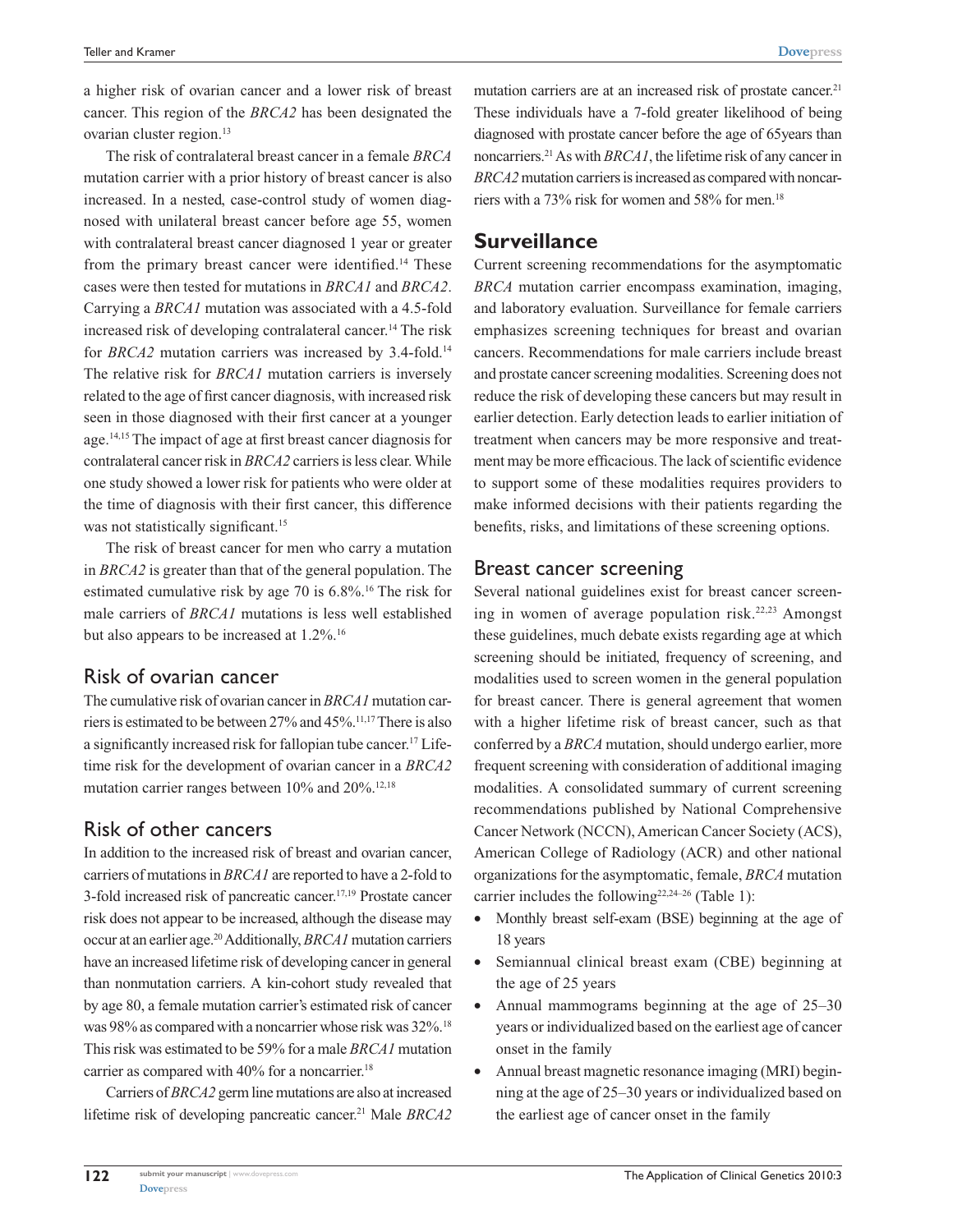|                              | <b>Screening modality</b>              | Age to initiate $(y)$ | <b>Frequency</b>  | <b>Notes</b>                                   |
|------------------------------|----------------------------------------|-----------------------|-------------------|------------------------------------------------|
| <b>Recommended screening</b> |                                        |                       |                   |                                                |
| Breast (female)              | <b>BSE</b>                             | 18                    | Monthly           | Mammogram and MRI initiated at age 25-30       |
|                              | <b>CBE</b>                             | 25                    | Semiannual        | or individualized based on the earliest age of |
|                              | Mammogram                              | $25 - 30$             | Annual            | cancer onset in the family                     |
|                              | <b>MRI</b>                             | $25 - 30$             | Annual            |                                                |
| Breast (male)                | <b>BSE</b>                             |                       | Monthly           | Annual mammogram with presence of              |
|                              | <b>CBE</b>                             |                       | Semiannual        | gynecomastia/parenchymal tissue                |
|                              | Mammogram                              |                       | Baseline (annual) |                                                |
| Ovarian                      | Pelvic exam                            | 35                    | Semiannual        | Studies performed concurrently. Initiation     |
|                              | <b>TVU</b>                             | 35                    | Semiannual        | age 35 or 5–10 y earlier than youngest         |
|                              | $CA-125$                               | 35                    | Semiannual        | diagnosed family member                        |
| Prostate                     | <b>DRE</b>                             | $40 - 50$             | Annual            |                                                |
|                              | <b>PSA</b>                             | $40 - 50$             | Annual            |                                                |
|                              | Additional screening (investigational) |                       |                   |                                                |
| Pancreatic                   | Endoscopic                             | 50                    | Annual            | Initiation age 50 or 10 y earlier than         |
|                              | ultrasound                             |                       |                   | youngest diagnosed family member               |
| Melanoma                     | Skin exam                              |                       | Annual            |                                                |
|                              | Ocular exam                            |                       | Annual            |                                                |
| Colorectal                   | <b>FOBT</b>                            | 50                    | Annual            | Follow population screening guidelines         |
|                              | Sigmoidoscopy                          | 50                    | Every 5 y         |                                                |
|                              | or colonsocopy                         |                       | Every 10 y        |                                                |

**Table 1** Surveillance recommendations for the asymptomatic *BRCA* mutation carrier

**Abbreviations:** BSE, breast self-exam; CBE, clinical breast exam; MRI, magnetic resonance imaging; CA, cancer antigen; TVU, transvaginal ultrasound; DRE, digital rectal exam; PSA, prostate-screening antigen; FOBT, fecal occult blood testing.

#### BSE and CBE

BSE and CBE played an important role in breast cancer detection prior to the advent of screening mammography practices. In recent years, some screening guidelines removed the recommendation for monthly BSE in women at average risk for breast cancer. A 2003 Cochrane Review of two, large clinical trials concluded that the routine practice of BSE does not improve breast cancer mortality rates and nearly doubles the negative breast biopsy rate.27 Despite these data, the ACS continues to advocate for the practice of BSE in high-risk women.<sup>22,26</sup> Two, recently published, single-institution studies demonstrated support for BSE as an important means of initial tumor detection.28,29 A retrospective study by Samphao et  $al<sup>28</sup>$  concluded that of  $628$  women aged  $\leq 40$  years diagnosed with breast cancer (10% were *BRCA* mutation carriers), 71% of tumors were initially detected by BSE. Similarly, a prospective study conducted by Wilke et al<sup>29</sup> looked at 147 women undergoing high-risk surveillance. BSE was the most common initial method for detection of a mass in this study, exceeding the detection rate achieved by MRI.29 Of the 24 masses detected by BSE in this study,  $6(25%)$  were confirmed cancers.<sup>29</sup> BSE in the high-risk population may be beneficial in detecting interval cancers. It represents a cost-effective, empowering, noninvasive technique to increase awareness of breast composition in these high-risk women.

The current value of CBE in the average-risk population is also controversial. The highest reported sensitivity of CBE in the literature is 54% when utilized in women of average population risk.30 As with BSE, there is limited evidence of a mortality benefit to CBE alone. With improvements in imaging technology, detection of occult disease by CBE may become less frequent amongst the general population. Conversely, *BRCA* mutation carriers are likely to be younger with denser breast tissue. Dense breast tissue is an independent risk factor for breast cancer with a reported 2-to 6-fold increase in relative risk.<sup>31-33</sup> Mammography sensitivity is known to diminish with increasing breast tissue density. The fast growth rate of *BRCA*-related cancers may lead to a higher interval detection rate by physical exam in the highrisk patient population.34

#### Mammography and MRI

Most national guidelines support the initiation of annual screening mammograms for the general population at age 40.22,35 While expert opinion recommends early initiation of imaging in high-risk women, there is a paucity of evidencebased data to support this recommendation. The quality of mammography as a screening tool in women of younger ages remains uncertain. As previously discussed, the sensitivity and specificity of mammography are recognized to be inversely related to breast tissue density. In addition to efficacy, there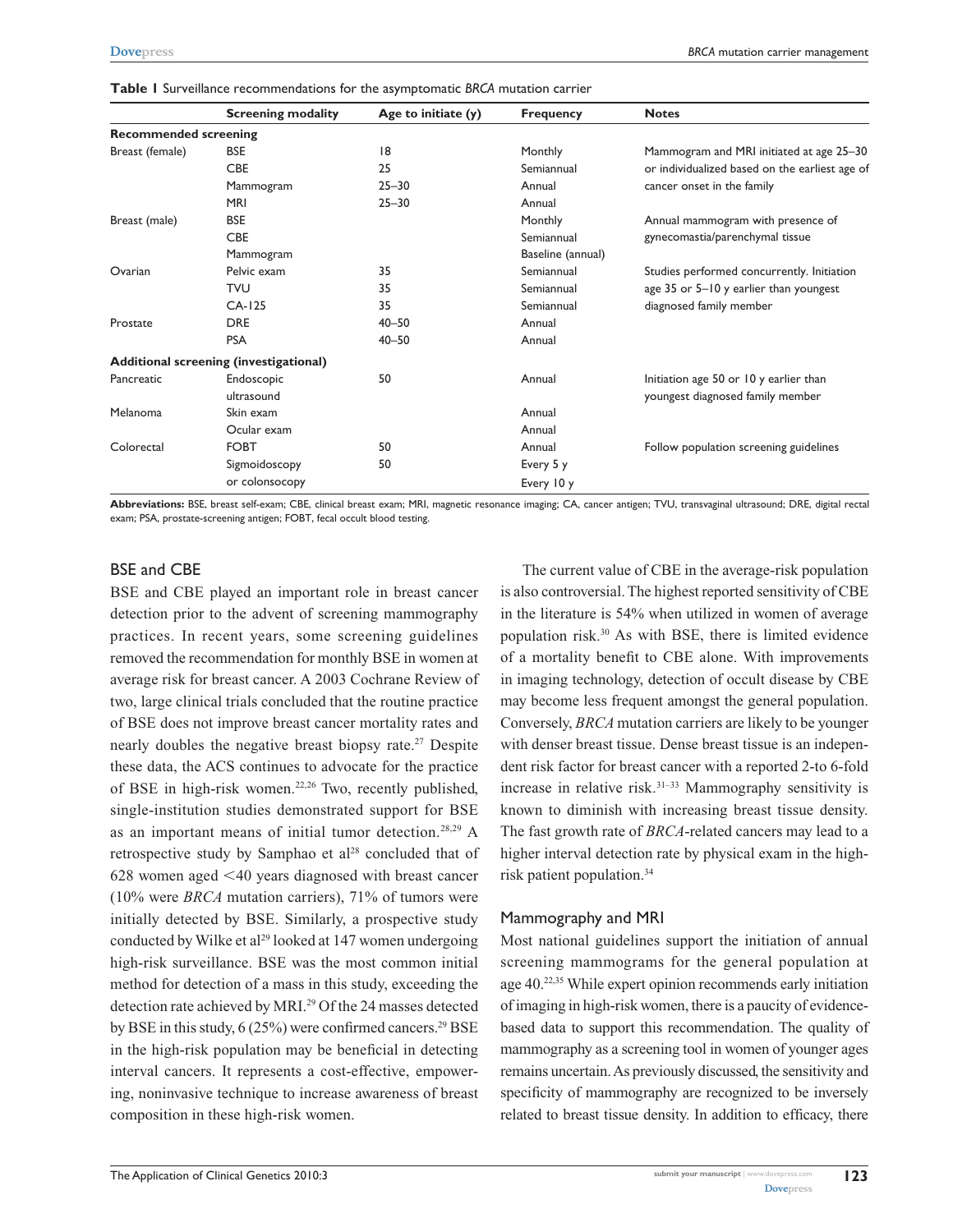are safety concerns with earlier initiation of mammography screening. While the risk of radiation-induced breast cancer is low in the general population, the risk associated with a younger age at initial exposure, greater cumulative lifetime exposure, and increased chromosomal radiosensitivity in *BRCA* mutation carriers may be clinically significant.<sup>26,36,37</sup> The disadvantages of lower sensitivity and higher ionizing radiation risk with surveillance mammograms in young *BRCA* mutation carriers has led to the investigation and support of other imaging modalities such as ultrasound and MRI.

In 2003, the ACS issued their recommendation for annual MRI screening as an adjunct to mammography in the high-risk population.<sup>26,38</sup> This recommendation received additional endorsement from the ACR.25,26 A number of prospective studies demonstrated an increased rate of breast cancer detection through MRI screening in women at high risk.38,39 These studies reported MRI screening sensitivities that approach twice those achieved by mammogram alone.38,39 However, current recommendations emphasize that MRI should be used as an adjunct not as a replacement for mammography in the screening setting.<sup>25</sup> Arguments against the use of screening MRI have included cost, limited patient access, poorer detection of ductal carcinoma in situ, and lower specificity with resultant higher, falsepositive biopsy rates.25,26,40 The perceived weakness of MRI screening may be abating as experience, technology, availability, and universal reporting criteria improve. More recent investigations demonstrate higher sensitivities and positive predictive values for MRI in a high-risk screening population.41,42 A prospective, multicenter cohort study by Kuhl et  $a^{14}$  investigated the use of mammogram, ultrasound, and MRI, alone or in combination, for screening of familial breast cancer. In this study, 687 asymptomatic women at high genetic risk for breast cancer underwent screening imaging.41 The sensitivity of each individual or combination of modalities was assessed.<sup>41</sup> The detection sensitivities of mammogram and MRI alone were 33% and 93% respectively.41 When used in combination, mammogram and MRI achieved a greater although not statistically significant sensitivity of 100%.<sup>41</sup> The addition of ultrasound to MRI did not increase sensitivity compared to MRI alone.<sup>41</sup> Results of a more contemporary, multicenter study, the EVA trial (EVAluation of imaging methods for the secondary prevention of familial breast cancer) were recently published by the same author.<sup>42</sup> The EVA trial demonstrated further support for MRI over mammography.<sup>42</sup> It also challenges the current recommendation for a combined screening technique, questioning whether screening mammography should still be utilized in the high-risk population.<sup>42</sup>

Current guidelines have not established a single age to initiate screening. Consensus is to start screening at an earlier age (25–30 years) than women of average risk (40 years). Given the younger age of disease onset seen in women at risk for hereditary breast cancer, a recent study by Litton et al<sup>43</sup> investigated the age of cancer diagnosis for successive generations of *BRCA* mutation carriers. The study concluded that genetic anticipation does occur with successive generations of *BRCA* carriers developing cancer at an earlier age.<sup>43</sup> This finding was more pronounced amongst *BRCA2* mutation carriers.<sup>43</sup> Cumulative risk amongst *BRCA1* carriers is estimated to be 3% by the age of 30 years and 19% by 40 years.44

#### Timing of mammography and MRI

There is no current consensus on the time interval between annual mammogram and MRI. Screening with these modalities is either done concurrently or done staggered by 6 months. The concurrent approach allows for correlation between the two imaging techniques. The perceived advantage to staggering modalities by 6 months is the shorter interval between imaging exams. Most of the studies investigating screening mammography and MRI published in the past decade performed these imaging techniques in a concurrent or short- interval (within 1 month) fashion.<sup>38,39,45-49</sup> The interval cancer rate detected in many of these studies was  $\leq 10\%$ .<sup>38,39,45–49</sup> This relatively low, interval cancer, detection rate might suggest lack of benefit with a staggered approach. However, there are notable differences in the protocol design of these studies. No current evidence-based data are available to demonstrate the superiority of one timing scheme vs the other.

#### When to stop screening

No published recommendations provide an age or age range to consider discontinuing screening exams. Discontinuation of screening in an asymptomatic *BRCA* carrier can most practically be considered when the comorbidities of the patient confer a life expectancy of  $\leq 5-7$  years.<sup>25,50</sup> Alternatively, it is logical to stop screening when no intervention would be pursued for an abnormal finding secondary to age or physical condition.

Additional research is needed to determine if there is any benefit to adjusting imaging modalities for different age ranges. Should all modalities be initiated or discontinued at the same time? The literature already questions the added value and potential harm of combination screening (mammography plus MRI) vs MRI alone in the young mutation carrier.42 Is it feasible to limit early screening to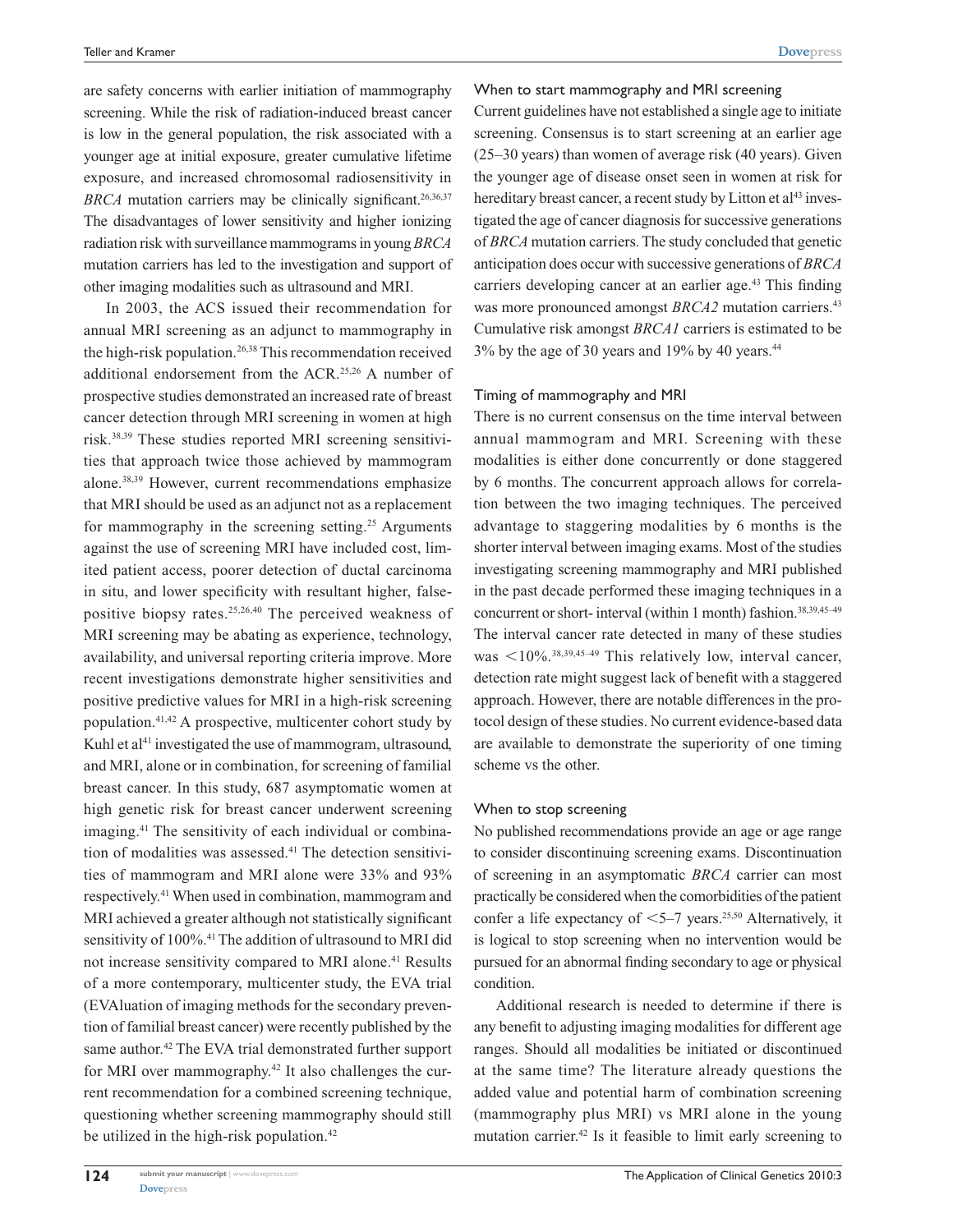MRI and transition to mammogram as sensitivity improves with age and decreasing breast density? Additional research is needed to answer these questions.

#### Other imaging modalities

The most common imaging modality to be considered in addition to the screening mammogram and MRI in high-risk women is breast ultrasound. Breast ultrasound is typically employed as an adjunct to mammogram for targeted diagnostic evaluation of a focal, suspicious area. As a screening tool, whole breast ultrasound has the lowest sensitivity of the three imaging modalities. The sensitivity of screening breast ultrasound in the literature is 17%–33%.51 Support for breast ultrasound screening initially stemmed from earlier screening studies in women at high risk or with dense breast tissue.<sup>52–55</sup> However, ultrasound in combination with current mammogram plus MRI surveillance has not shown additional benefit.<sup>25</sup> Therefore, the utility of screening ultrasound as an adjunct to mammogram may be limited to high-risk patients with contraindications or poor access to MRI.

Numerous other imaging modalities are currently under investigation. Modalities achieving US Food and Drug Administration approval include tomography, computed tomography–positron emission tomography, thermography, and scintimammography. To date, none of these imaging techniques achieved evidence-based support or expert consensus for screening in the asymptomatic *BRCA* mutation carrier.

## Ovarian cancer

Unlike breast cancer, there is no recommended ovarian cancer screening for the general population. Despite a low incidence of 1.4%, ovarian cancer remains the fourth leading cause of death in American women. Early stages of ovarian cancer are often asymptomatic. Consequently, the majority of women present with late-stage disease. Investigative efforts to establish effective screening strategies for earlier detection and mortality reduction have been unyielding. Most prior studies examined the use of annual transvaginal ultrasound (TVU) and CA-125 testing in both average and high-risk populations. Two studies by van Nagell et al<sup>56,57</sup> reported a decrease in stage at detection and ovarian cancer mortality with TVU. These studies also reported superior sensitivity and specificity in the high-risk vs average-risk population with TVU and CA-125 levels.<sup>56,57</sup> A specificity of 22.7% was demonstrated with a single abnormal result, but an increase in specificity to 90.9% with repeatedly abnormal test results.<sup>56,57</sup> Those arguing against TVU and CA-125 testing cite low positive predictive values, the high cost of a false-positive, exploratory laparotomy, and failure of TVU to detect primary peritoneal

cancers or ovarian malignancy with normal ovarian size.<sup>56–58</sup> However, given the 10%–45% lifetime risk for ovarian cancer in *BRCA* mutation carriers,<sup>11,12,17,18</sup> additional consideration is given to ovarian cancer screening by TVU and CA-125 testing. While the risk-reducing prophylactic oophorectomy is more effective in preventing ovarian cancer in these women, some may not opt to pursue this intervention until after their childbearing years. Without more effective screening methods available, TVU and CA-125 levels continue to be recommended and endorsed by national organizations for women at high risk for hereditary breast and ovarian syndromes.<sup>24</sup> Current NCCN screening guidelines for *BRCA* mutation carriers not undergoing prophylactic oophorectomy include the following<sup>24</sup> (Table 1):

• Semiannual concurrent pelvic exam, TVU, and CA-125 antigen determination beginning at the age of 35 years or 5–10 years earlier than the youngest family member diagnosed with ovarian cancer

### Male breast cancer and prostate cancer

Cancer risk for male *BRCA* mutation carriers is less well defined. Fewer men have pursued *BRCA* testing. Consequently, there are fewer studies investigating cancer risk attributable to *BRCA1* and *BRCA2* in men. *BRCA* mutations in the male population are reported to increase risk for breast, prostate, pancreatic, colon, melanoma, stomach, and other cancers. Phenotypic expression is thought to be variable amongst the two genes and various patient subpopulations. However, these differences are not well defined. As a result, there are few established screening recommendations for male carriers. Recommendations are limited to breast and prostate screening and do not distinguish between *BRCA1* vs *BRCA2* gene mutations carriers. Current NCCN guidelines include the following<sup>24</sup> (Table 1):

- Monthly BSE
- Semiannual CBE
- Baseline mammogram followed by annual mammogram in the presence of gynecomastia or noted parenchymal tissue
- Population screening guidelines for prostate cancer beginning at the age of 40–50 years
	- º Digital rectal exam (DRE)
	- º Prostate screening antigen (PSA) testing

The literature suggests that *BRCA* mutations account for at least 20% of male breast cancer cases, with a higher phenotypic expression in *BRCA2* carriers.<sup>59</sup> Stage per stage female and male breast cancer is equivalent in prognosis. The later stage of presentation for male breast cancer cases portends a worse overall prognosis.<sup>60</sup> This may justify the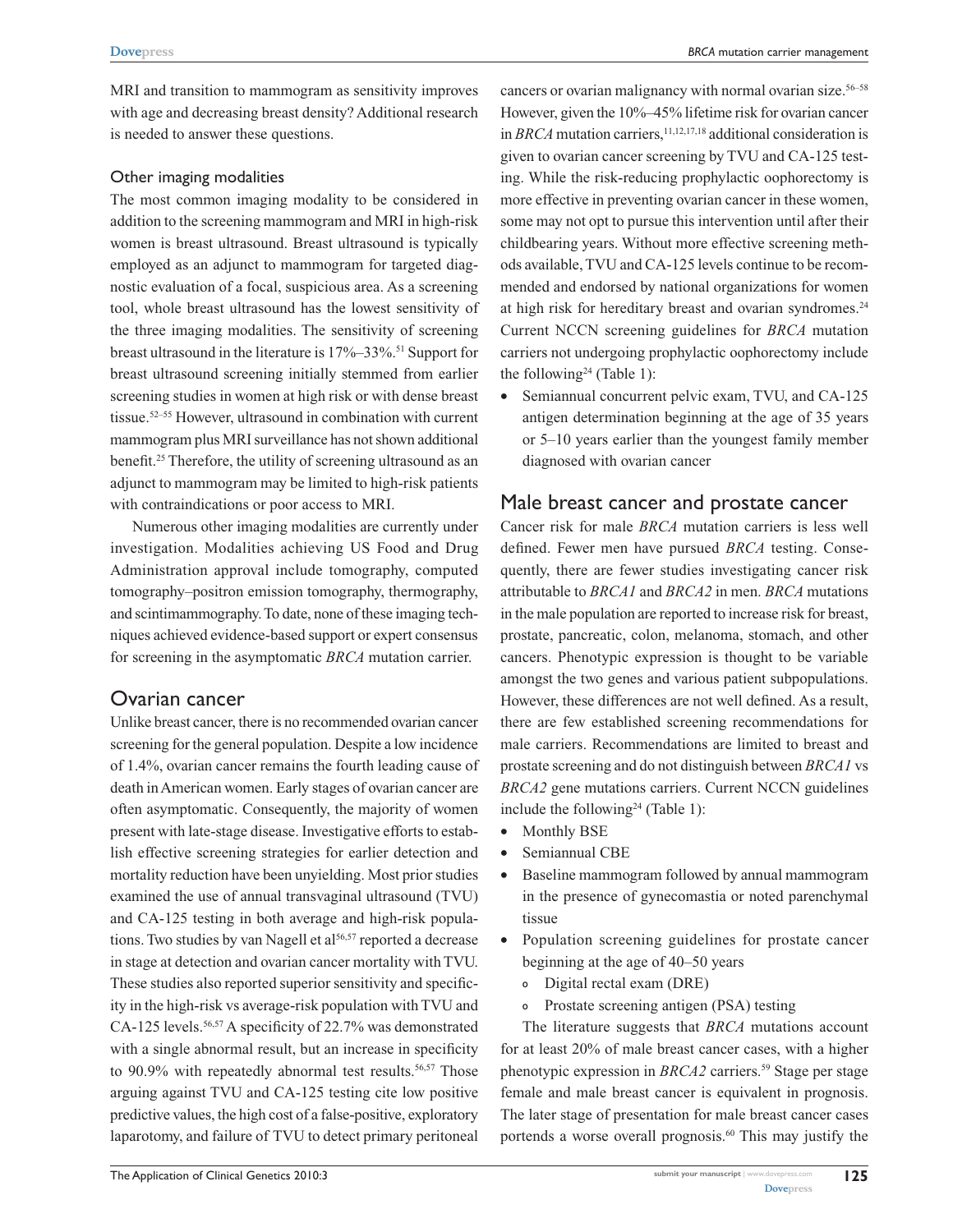recommendation to follow male carriers with mammography in addition to exam, especially in the presence of appreciable breast volume.

Prostate cancer is the leading cancer diagnosis amongst the male population in the United States. Guidelines for screening in the general population were recently updated by the ACS in 2010.<sup>61</sup> Earlier stages of detection and decreasing mortality in prostate cancer have been observed since the inception of PSA testing. Controversy and uncertainty remains as to whether PSA testing results in overdiagnosis and overtreatment of prostate cancers that would otherwise have low clinical impact. The benefit of DRE in addition to PSA testing is even less certain. At best, DRE increases cancer detection rates by 17%.62 Consequently, the updated ACS guidelines emphasize the need for shared and informed decision-making prior to the initiation and continuation of prostate screening in the general population. $61$  Given the risk of prostate cancer is increased 3-to 5-fold in male *BRCA* mutation carriers,  $2^{1,63}$  this population is encouraged to follow the ACS guidelines for men at high risk. The ACS recommends initiating annual DRE and PSA testing at the age of 40 years.<sup>61</sup> Similar to the phenotypic expression of male breast cancer, the Breast Cancer Linkage Consortium reports a greater relative risk (RR) for prostate cancer amongst *BRCA2* carrier ( $RR = 7.3$ ).<sup>63</sup> None of the current guidelines further delineate prostate screening by specific gene mutation or age. The recommended time to discontinue prostate screening is at life expectancy  $\leq 10$  years.<sup>60</sup>

### Other associated cancer screening

Mutations in the tumor suppressor genes *BRCA1* and *BRCA2* place male and female carriers at increased risk for a number of other cancers, notably pancreatic, melanoma, colorectal, and other gastrointestinal tumors. Further research is needed to define the association of specific *BRCA* mutations with these cancers. No expert consensus or evidence-based guidelines exist regarding screening for these cancers. Some literature and investigational studies support considering the following additional surveillance modalities<sup>59,64–66</sup> (Table 1):

- • Pancreatic: annual endoscopic ultrasound, beginning at the age of 50 years or 10 years prior to earliest pancreatic cancer diagnosis in family $64-65$
- Melanoma: annual full body skin and ocular exam<sup>59</sup>
- Colorectal: population screening guidelines, beginning at the age of 50 years and continuing until 75 years old
	- º Annual fecal occult blood testing

º Sigmoidoscopy every 5 years or colonoscopy every  $10$  years<sup>66</sup>

## **Risk reduction** Behavioral modifications Body mass index

Obesity and postmenopausal weight gain have been associated with an increased risk of sporadic breast cancer. A single study of French–Canadian families with *BRCA* mutations has addressed these risk factors for *BRCA*-related breast cancer risk.67 This case-control study of 80 families examined dietary intake, physical activity, and weight gain.<sup>67</sup> Findings demonstrated an increased risk of breast cancer associated with increased total energy intake and weight gain.<sup>67</sup> Those in the highest total energy intake tertile had a breast cancer odds ratio (OR) of 2.76 (95% confidence interval [CI]: 1.10–7.02;  $P = 0.026$ ) as compared with those in the lowest tertile of intake.67 Weight gain after the age of 18 years and after the age of 30 years were associated with OR of 4.64 (95% CI: 1.52–14.12; *P* = 0.011) and 4.11 (95% CI: 1.46–11.56;  $P = 0.013$ ), respectively.<sup>67</sup> This study also concluded that women who consumed  $>2239$  kcal/day were at greater risk of *BRCA*-related breast cancer compared to women who consumed  $\leq$ 1724 kcal/day.<sup>67</sup> This finding was independent of age, BMI, and participation in sports or exercise, suggesting that caloric restriction may be related to a reduction in *BRCA*-related breast cancer risk.<sup>67</sup> Further investigations by the same author examined the impact of specific diets and foods on breast cancer risk.68 A diet rich in different types of vegetables and fruits was found to correlate with a decreased risk of breast cancer.69

#### Lifestyle

Collaborative research conducted by the Breast Cancer Family Registry (a consortium of research groups in the United States, Australia, and Canada), the Kathleen Cunningham Consortium for Research into Familial Breast Cancer (Australia and New Zealand), and the Ontario Cancer Genetics Network (Ontario, Canada) have improved the understanding of how lifestyle may impact breast cancer risk among *BRCA* mutation positive women.<sup>70</sup> Data collected from case-control studies reported no evidence of increased breast cancer risk with alcohol consumption among carriers of *BRCA1* and *BRCA2* mutation who are aged  $\leq$ 50 years.<sup>70</sup> However, there was an increased risk of breast cancer before the age of 50 years in mutation carriers who smoke.<sup>70</sup> Compared to nonsmokers, the OR for risk of breast cancer in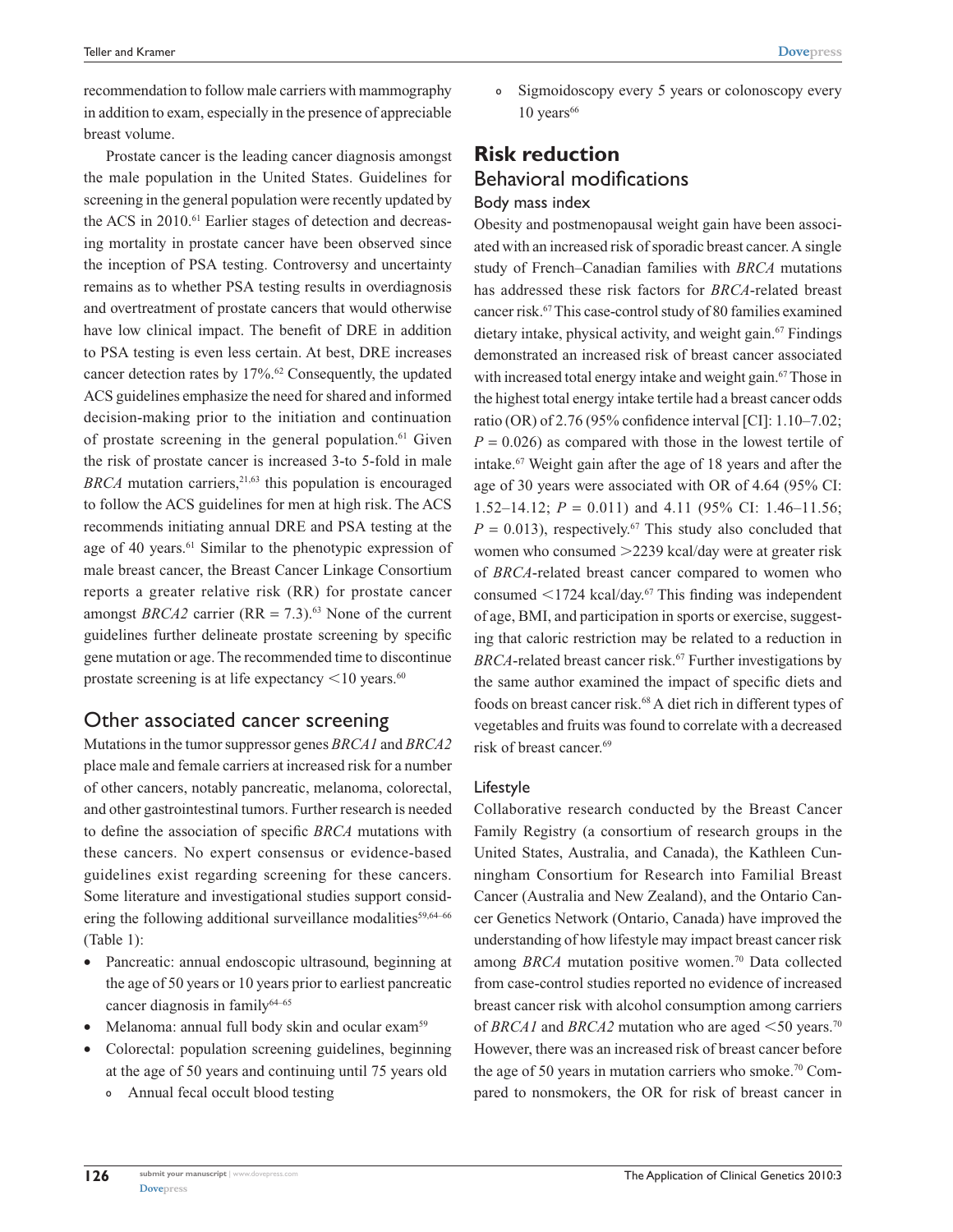females with  $\geq$  5 pack-years of smoking was 2.3 for *BRCA1* carriers (95% CI: 1.6–3.6) and 2.6 (95% CI: 1.8–3.9) for *BRCA2* carriers.71

## Oral contraception

Oral contraceptive use by *BRCA* mutation carriers has been associated with a decrease in ovarian cancer risk.72–73 However, the impact of oral contraceptive use on the risk of breast cancer is less clear. A case-control study of *BRCA* mutation carriers aged  $\leq$ 50 years found no evidence of increased breast cancer risk amongst those who used oral contraceptives for at least one year.74 For *BRCA1* mutation positive carriers, there was no association between longer duration of use and breast cancer risk.74 Conversely, an increased breast cancer risk was observed in *BRCA2* mutation carriers who used oral contraceptives for at least 5 years (OR = 2.06: 95% CI: 1.08–3.94).<sup>74</sup> Other investigators have not identified an association between oral contraceptive use and increased breast cancer risk.75 The use of current, low dose, contraceptive formulations in *BRCA* mutation carriers can be supported by the lack of evidence for increased early-onset breast cancer risk and the known benefit of ovarian cancer risk reduction.

## Chemoprevention

Two, large chemoprevention studies conducted by the National Surgical Adjuvant Breast and Bowel Project demonstrate that tamoxifen and raloxifene are effective in lowering the risk for developing an estrogen receptor (ER)-positive breast cancer in women at high risk by Gail model assessment.<sup>76</sup> While there are no data on the impact of raloxifene on breast cancer risk for *BRCA* mutation carriers, a subset analysis of the original prevention trial was performed to determine whether there is a benefit to tamoxifen over placebo in women with *BRCA* mutations.77,78 Genetic testing was performed on the 288 women in the trial who developed breast cancer.<sup>77</sup> Only 19 of the 288 patients were found to carry a *BRCA1* or *BRCA2* mutation.77 Of the 8 patients who carried a *BRCA1* mutation, 5 received tamoxifen and 3 received placebo, yielding a risk ratio for tamoxifen of 1.67 (95% CI: 0.32–10.70).77 Of the 11 patients who carried a *BRCA2* mutation, 3 received tamoxifen and 8 received placebo, yielding a risk ratio for tamoxifen of 0.38 (95% CI: 0.06–1.56).<sup>77</sup> The differential effect of tamoxifen in reducing risk of breast cancer amongst *BRCA1* and *BRCA2* carriers has been hypothesized to relate to the increased frequency of ER-negative cancers arising in the setting of *BRCA1* mutations and ER-positive cancers in the setting of *BRCA2* mutations.<sup>20</sup>

Additional research has investigated the role of tamoxifen in risk reduction for contralateral breast cancer. Retrospective reviews of the impact of tamoxifen on contralateral breast cancer risk in patients with a personal history of unilateral, hormone receptor positive, breast cancer support its efficacy as a protective agent. A case-control study conducted by the Hereditary Breast Cancer Clinical Study Group found tamoxifen protective against contralateral breast cancer for both *BRCA1* and *BRCA2* mutation positive patients.79 The OR for contralateral breast cancer for *BRCA1*-positive patients on tamoxifen was 0.38 (95% CI: 0.19– 0.74).79 For *BRCA2* positive patients, the OR was 0.63 (95% CI: 0.20–1.50).<sup>79</sup> In this study, the benefit of tamoxifen appeared to be independent of oophorectomy.79 A second case-control study confirmed the protective benefit of tamoxifen in preventing a contralateral breast cancer in women starting tamoxifen after diagnosis of their first breast cancer.80 The multivariant OR for contralateral breast cancer associated with tamoxifen use was 0.50 (95% CI: 0.30–0.85) in *BRCA1* mutation carriers and 0.42 (95% CI: 0.17-1.02) in *BRCA2* mutation carriers.<sup>81</sup> However, in this study the benefit of tamoxifen was not seen in women who had undergone prior oophorectomy.<sup>81</sup>

## Prophylactic surgery

Risk reduction can also be achieved through removal of the "at risk" tissue by prophylactic bilateral mastectomy or bilateral salpingo-oophorectomy. While these procedures represent the most aggressive strategy, they are the most effective at reducing breast and ovarian cancer risk. Consideration of prophylactic surgery is appropriate for both *BRCA1* and *BRCA2* mutation carriers.

#### Prophylactic bilateral mastectomy

Prophylactic bilateral mastectomies (PBM) exhibit an 85%–100% reduction in breast cancer risk in retrospective and prospective studies.81,82 Similar findings were reported in studies conducted in known female *BRCA* mutation carriers.<sup>81,83</sup> The Prevention and Observation of Surgical Endpoints study is the largest, prospective cohort study to look at the risk reduction benefit of PBM in women with *BRCA* mutations.<sup>84</sup> Results of this trial supported a 90% reduction in risk with breast cancer being diagnosed in 2% of *BRCA* carriers undergoing PBM compared to 49% of carrier who did not.84 Risk reduction was increased to 95% in women undergoing prior or concurrent prophylactic bilateral oophorectomy.84 To date, no randomized control trial has been conducted to examine the benefit of PBM. It is unlikely such a trial will be carried out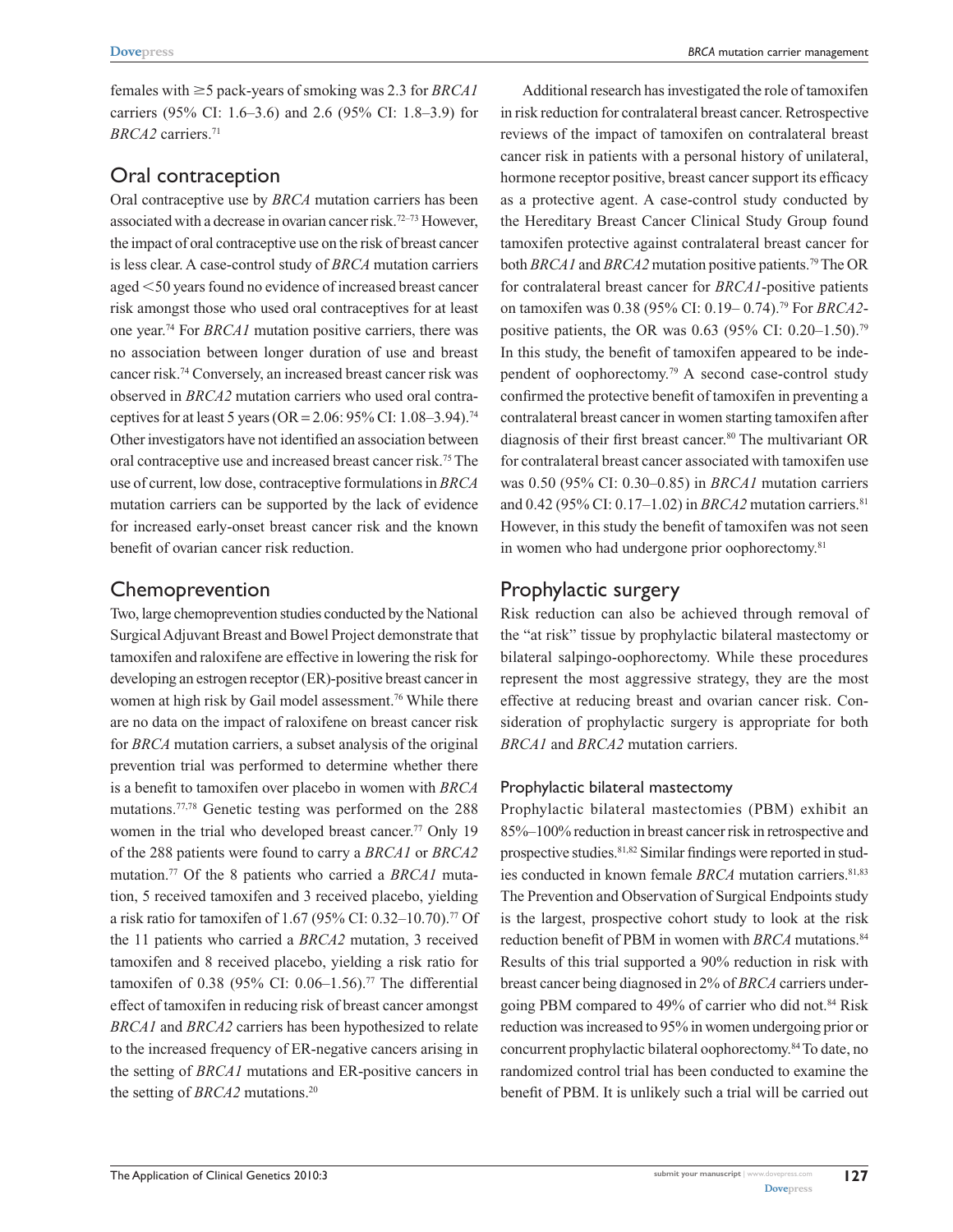given the probable disinterest of patients to be randomized to the procedure, the existing support for the efficacy of PBM, and the long follow-up time necessary for such a study.

Discussion of the risks and benefits of PBM requires open dialogue between patient and provider and must include type of surgery, reconstruction options, related risks, and potential psychological effects. Until recently, the majority of PBM were performed using a simple or skin-sparing mastectomy technique, removing the nipple areola complex with all the underlying breast parenchyma. More recently, a nipplesparing approach has gained acceptance in the prophylactic mastectomy setting. Using a periareolar or inframammary incision, the breast parenchyma is removed with preservation of the nipple areolar complex. Breast tissue within the nipple is cored out to minimize the amount of breast tissue left behind. This technique is often best for women desiring reconstruction with smaller breast volume and minimal ptosis. Reconstruction options include immediate vs delayed and implant vs an array of autologous tissue flaps. Selection of the optimal reconstructive procedure must take into account patient choice, body habitus, and comorbities. Risks associated with PBM can relate to the invasiveness of the procedures. Short-term complications include bleeding, seroma formation, and infection. It is not technically feasible to provide 100% risk reduction with this procedure. The risk of recurrence may be higher with nipple-sparing techniques that have the potential for greater amounts of residual breast tissue. The psychological impact of PBM must also be taken into consideration. Current data on the negative impact of PBM on body image are limited. Some data indicate that PBM improves quality of life by reducing emotional concern for developing breast cancer.<sup>85</sup>

#### Prophylactic bilateral salpingo-oophorectomy

Prophylactic bilateral salpingo-oophorectomy (PBSO) demonstrates a similar 80%–90% reduction in ovarian cancer risk for mutation carriers.<sup>86</sup> An added benefit to PBSO is the 50% observed reduction in breast cancer when it is performed in premenopausal women.87,88 Breast cancer risk reduction is attributed to the beneficial effect of hormone deprivation.<sup>88,89</sup> A recent meta-analysis conducted by Rebbeck et al<sup>86</sup> pooled hazard ratio (HR) results from 10 studies investigating the reduction in risk associated with PBSO in *BRCA1* and *BRCA2* mutation carriers. Compiled results demonstrated a significant risk reduction with PBSO for both breast cancer (HR =  $0.49$ ) and ovarian cancer (HR =  $0.21$ ) in premenopausal *BRCA* mutation carriers.<sup>86</sup> No difference was observed in breast cancer risk reduction between *BRCA1*  $(HR = 0.47)$  and *BRCA2* (HR = 0.47) carriers with PBSO.<sup>86</sup> However, a recent prospective cohort study by Kauff et al<sup>90</sup> concluded that the risk reduction associated with PBSO may be greater in the *BRCA1* carrier. The equivalent or superior reduction achieved in *BRCA1* carriers may be counterintuitive when considering the association of *BRCA1* mutation to ER-negative breast cancers. Perhaps more intuitive is the inverse relationship suggested between breast cancer risk reduction with PBSO and age. Eisen et al<sup>91</sup> investigated the difference in HR for carriers undergoing PBSO when aged  $<$  40 years, 41–50 years, and  $>$ 50. Negligible risk reduction was found with PBSO in *BRCA* carriers aged  $>$  50 years compared to a 50% reduction in carriers aged 41–50 years, and a 64% reduction in carriers aged  $\leq 40$  years.<sup>91</sup> Given these findings, the NCCN recommends consideration of PBSO in *BRCA1* and *BRCA2* carriers aged 35–40 years, at completion of child bearing, or based on the age of the earliest family member diagnosed with ovarian cancer.<sup>24</sup>

In addition to the increased risk for ovarian cancers, mutations in the *BRCA* genes increase the risk of fallopian and peritoneal cancers of common epithelial origin. For this reason, PBSO includes removal of both ovaries and fallopian tubes. The addition of a hysterectomy is advocated by some providers on the basis of residual epithelial fallopian tube tissue within the wall of the uterus.<sup>92,93</sup> With the advent of minimally invasive surgery, the majority of PBSO are performed using a laparoscopic technique. NCCN guidelines additionally recommend that peritoneal washings be obtained at the time of surgery and fine sectioning be used in the pathologic examination of the ovaries and fallopian tubes.<sup>24</sup>

Patients should be appropriately informed about both the operative and long-term risks related to risk-reducing, bilateral salpingo-oophorectomy. As with mastectomy, it is not feasible to remove all of the cells at risk even with inclusion of a hysterectomy. The reported risk of *BRCA*-associated, primary peritoneal carcinoma is up to  $4.3\%$ .<sup>86–88</sup> PBSO limits reproduction and can precipitate early menopausal symptoms in younger women. Early menopause may increase the risks of osteopenia, osteoporosis, and cardiovascular disease. While data are limited, short-term administration of hormone replacement therapy does appear to be safe.<sup>94</sup>

#### Risk-reducing surgery: who, when, and what

The optimal timing of prophylactic surgery for an asymptomatic *BRCA* mutation carrier is highly personal. The earlier onset of disease seen in mutation carriers would support recommending these procedures at a younger age. However, efforts to optimize risk reduction in the younger age group may conflict with the negative impact of undergoing invasive procedures during or near childbearing years. It appears safe to delay PBSO until completion of parturition. Overall, PBSO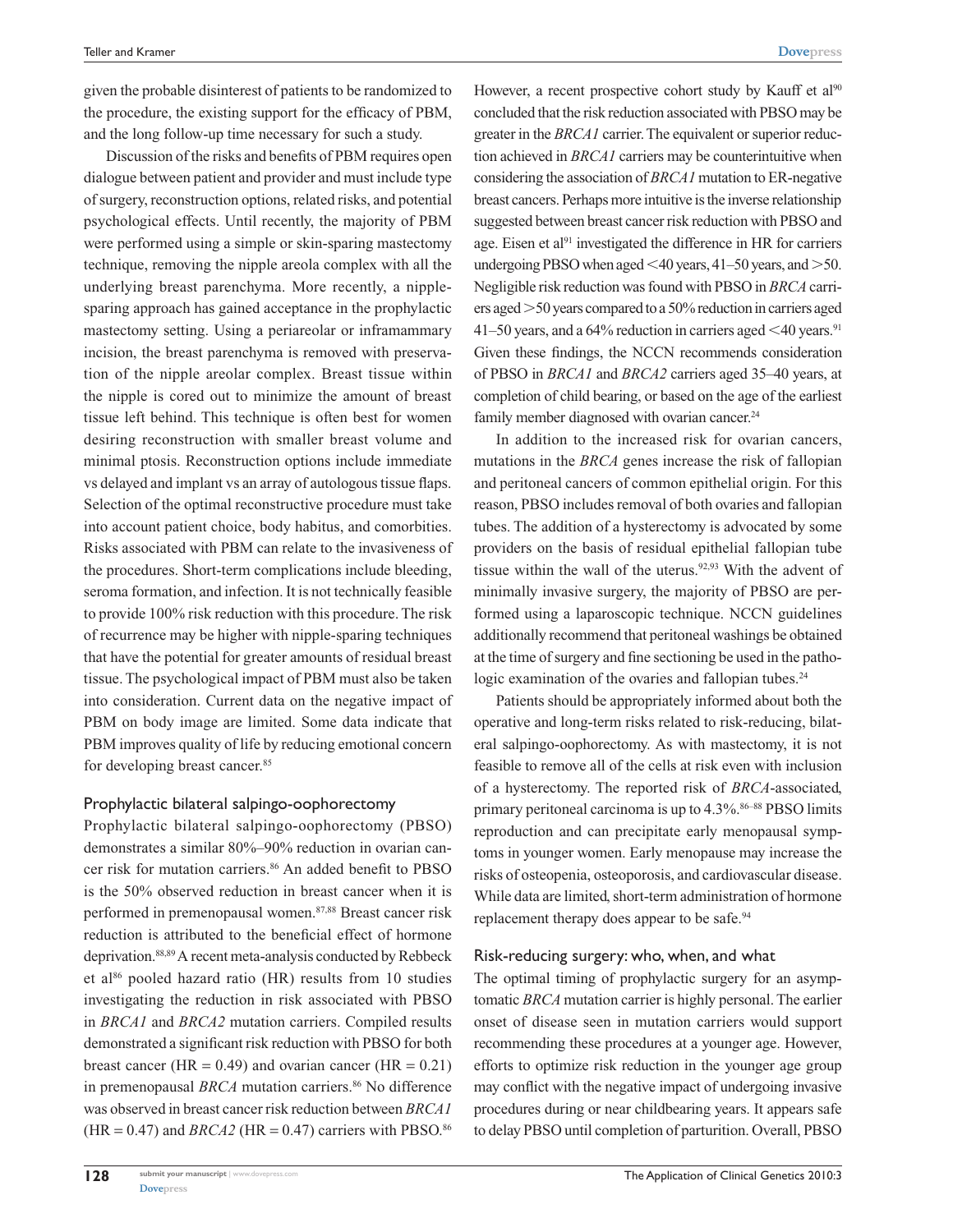is pursued more often than PBM amongst *BRCA* mutation carriers.<sup>95–97</sup> An increased acceptance of PBSO over PBM may relate to the "double" benefit effect of reducing breast and ovarian cancer risk, the less effective screening for ovarian cancer, the reduced invasiveness (shorter postoperative recovery, fewer operative wound complications) of the procedure, and the lesser impact it has on external body image.<sup>98</sup>

Two studies by Beattie et al<sup>98</sup> in 2009 and Scheuer et al<sup>99</sup> in 2002 investigated the adoption of prophylactic procedures, time from genetic testing to operative intervention, and predictors for undergoing risk reducing surgeries amongst *BRCA* carriers. Scheuer et al<sup>99</sup> found that the 14.9% of carriers with at risk tissue chose to undergo PBM and 50.3% opted for PBSO. Median time to surgery from receipt of genetic test results was 5.3 months for PBM and 3.4 months for PBSO.<sup>99</sup> Patients selecting PBM were younger and more likely to have first and second degree relatives affected by breast or ovarian cancer as compared with those opting for surveillance.<sup>99</sup> Women choosing PBSO were 5 years older (47 vs 42 years) and more likely to have a history of breast cancer than those declining PBSO.<sup>99</sup> A contemporary study by Beattie et al<sup>98</sup> complements Scheuer's findings. In this study, 23% of carriers pursued PBM and 51% underwent PBSO.98 Both procedures were performed at a median of 4 months from patient knowledge of positive *BRCA* test results.<sup>98</sup> Predictors for utilization of risk reducing surgery included age  $<60$  years, prior history of breast or ovarian cancer, and concurrent or prior acceptance of the alternative prophylactic procedure.<sup>98</sup>

## **Conclusion**

The optimal management approach for early detection and cancer prevention in the asymptomatic *BRCA* carrier continues to evolve. This review presents the guidelines and data supporting the development of a personalized strategy for each asymptomatic *BRCA* mutation carrier. Many of the recommendations are based on expert opinion as it is difficult to conduct randomized control trials in this population. Optimizing management strategies requires knowledge of the benefits and limitations of the presented strategies, ongoing investigation with newer surveillance techniques and risk-reducing interventions, and informed decision-making between patient and provider.

## **Disclosure**

The authors disclose no conflicts of interest.

#### **References**

- 1. Gayther SA, Warren W, Mazoyer S, et al. Germline mutations of the BRCA1 gene in breast and ovarian cancer families provide evidence for a genotype-phenotype correlation. *Nat Genet*. 1995;11(4):428–433.
- 2. Hall JM, Lee MK, Newman B, et al. Linkage of early-onset familial breast cancer to chromosome 17q21. *Science*. 1990;250(4988):1684–1689.
- 3. Wooster R, Neuhausen SL, Mangion J, et al. Localization of a breast cancer susceptibility gene, BRCA2, to chromosome 13q12–13. *Science*. 1994;265(5181):2088–2090.
- 4. Claus EB, Schildkraut JM, Thompson WD, Risch NJ. The genetic attributable risk of breast and ovarian cancer. *Cancer*. 1996;77(11): 2318–2324.
- 5. Berliner JL, Fay AM. Risk assessment and genetic counseling for hereditary breast and ovarian cancer: recommendations of the National Society of Genetic Counselors. *J Genet Couns*. 2007;16(3): 241–260.
- 6. Foulkes WD. Inherited susceptibility to common cancers. *N Engl J Med*. 2008;359(20):2143–2153.
- 7. American College of Obstetricians and Gynecologists; ACOG Committee on Practice Bulletins – Gynecology; ACOG Committee on Genetics; Society of Gynecologic Oncologists. ACOG Practice Bulletin No. 103: hereditary breast and ovarian cancer syndrome. *Obstet Gynecol*. 2009;113(4):957–966.
- 8. Whittemore AS. Risk of breast cancer in carriers of BRCA gene mutations. *N Engl J Med*. 1997;337(11):788–789.
- 9. Metcalfe KA, Poll A, Royer R, et al. Screening for founder mutations in BRCA1 and BRCA2 in unselected Jewish women. *J Clin Oncol*. 2010;28(3):387–391.
- 10. US Census Bureau. Available from: [http://www.census.gov/popest/](http://www.census.gov/popest/national/national.html) [national/national.html](http://www.census.gov/popest/national/national.html). Accessed June 26, 2010.
- 11. Whittemore AS, Gong G, Itnyre J. Prevalence and contribution of BRCA1 mutations in breast cancer and ovarian cancer: results from three U.S. population-based case-control studies of ovarian cancer. *Am J Hum Genet*. 1997;60(3):496–504.
- 12. Antoniou A, Pharoah PD, Narod S, et al. Average risks of breast and ovarian cancer associated with BRCA1 or BRCA2 mutations detected in case Series unselected for family history: a combined analysis of 22 studies. *Am J Hum Genet*. 2003;72(5):1117–1130.
- 13. Begg CB, Haile RW, Borg A, et al. Variation of breast cancer risk among BRCA1/2 carriers. *JAMA*. 2008;299(2):194–201.
- 14. Malone KE, Begg CB, Haile RW, et al. Population-based study of the risk of second primary contralateral breast cancer associated with carrying a mutation in BRCA1 or BRCA2. *J Clin Oncol*. 2010; 28(14):2404–2410.
- 15. Graeser MK, Engel C, Rhiem K, et al. Contralateral breast cancer risk in BRCA1 and BRCA2 mutation carriers. *J Clin Oncol*. 2009;27(35): 5887–5892.
- 16. Tai YC, Domchek S, Parmigiani G, Chen S. Breast cancer risk among male BRCA1 and BRCA2 mutation carriers. *J Natl Cancer Inst*. 2007;99(23):1811–1814.
- 17. Brose MS, Rebbeck TR, Calzone KA, Stopfer JE, Nathanson KL, Weber BL. Cancer risk estimates for BRCA1 mutation carriers identified in a risk evaluation program. *J Natl Cancer Inst*. 2002;94(18): 1365–1372.
- 18. Risch HA, McLaughlin JR, Cole DE, et al. Population BRCA1 and BRCA2 mutation frequencies and cancer penetrances: a kincohort study in Ontario, Canada. *J Natl Cancer Inst*. 2006;98(23): 1694–1706.
- 19. Thompson D, Easton DF; for Breast Cancer Linkage Consortium. Cancer incidence in BRCA1 mutation carriers. *J Natl Cancer Inst*. 2002;94(18):1358–1365.
- 20. Ashworth A. Weber BL, Domcheck SM. Inherited genetic factors and breast cancer. In: Harris J Lippman ME, Morrow M, Osbourne CK, editors. *Diseases of the Breast*. Philadelphia, PA: Lippincott Williams and Wilkins; 2010.
- 21. Cancer risks in BRCA2 mutation carriers. The Breast Cancer Linkage Consortium. *J Natl Cancer Inst*. 1999;91(15):1310–1316.
- 22. American Cancer Society Guidelines for the Early Detection of Cancer. Available from [http://www.cancer.org/healthy/findcancerearly/](http://www.cancer.org/healthy/findcancerearly/�cancerscreeningguidelines/american-cancer-society-guidelines-for-the-early-detection-of-cancer) [cancerscreeningguidelines/american-cancer-society-guidelines-for-the](http://www.cancer.org/healthy/findcancerearly/�cancerscreeningguidelines/american-cancer-society-guidelines-for-the-early-detection-of-cancer)[early-detection-of-cancer.](http://www.cancer.org/healthy/findcancerearly/�cancerscreeningguidelines/american-cancer-society-guidelines-for-the-early-detection-of-cancer) Accessed June 6, 2010.
- 23. US Preventive Services Task Force. Screening for Breast Cancer. Available from [http://www.uspreventiveservicestaskforce.org/uspstf/](http://www.uspreventiveservicestaskforce.org/uspstf/uspsbrca.htm) [uspsbrca.htm](http://www.uspreventiveservicestaskforce.org/uspstf/uspsbrca.htm). Accessed July 15, 2010.

**129**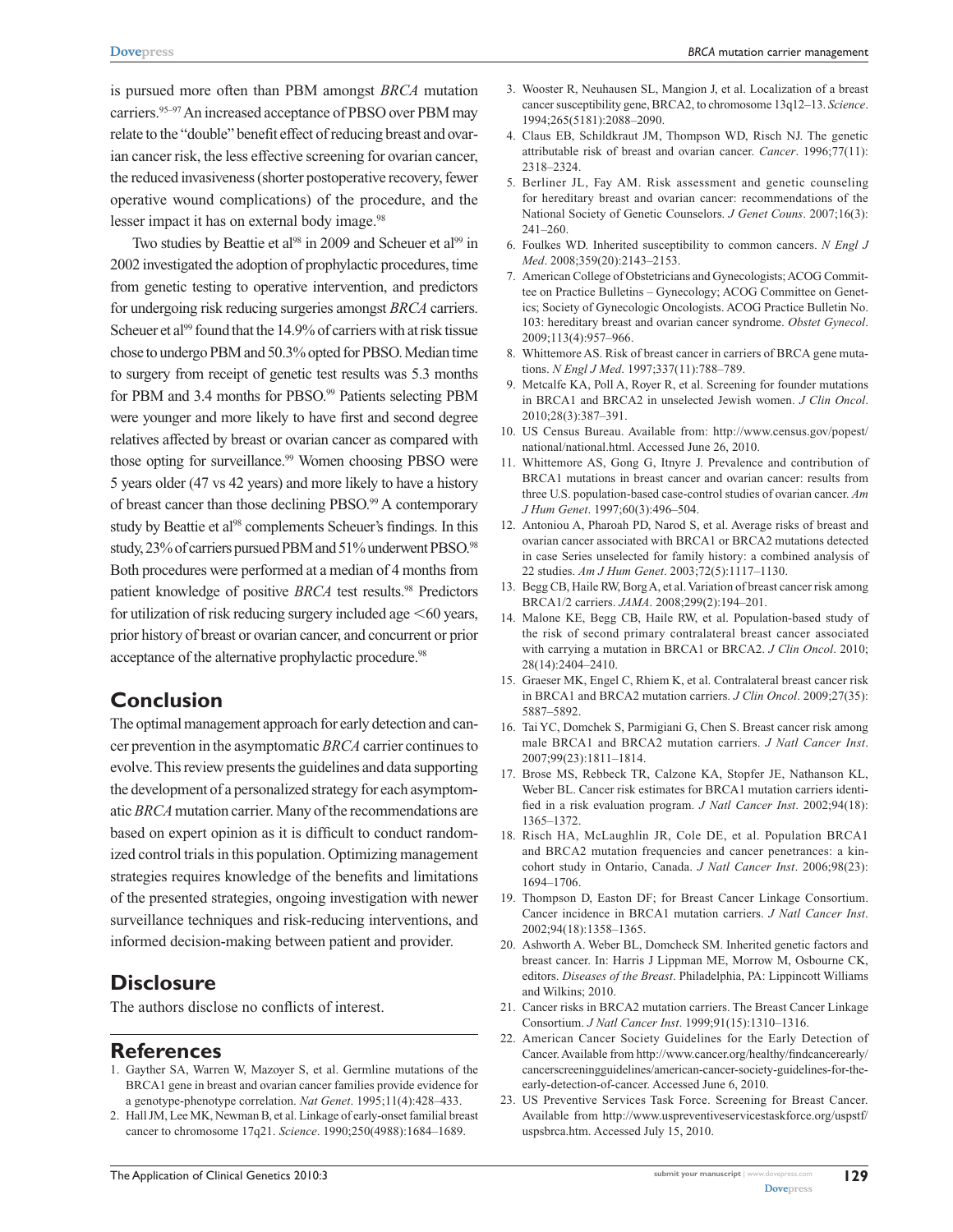- 24. Genetic/Familial High-Risk Assessment: Breast and Ovarian. *NCCN Clinical Practice Guidelines in Oncology* 2010; v.1.2010. Available from: [http://www.nccn.org/professionals/physician\\_gls/pdf/](http://www.nccn.org/professionals/physician_gls/pdf/genetics_screening.pdf) [genetics\\_screening.pdf](http://www.nccn.org/professionals/physician_gls/pdf/genetics_screening.pdf). Accessed July 9, 2010.
- 25. Lee CH, Dershaw DD, Kopans D, et al. Breast cancer screening with imaging: recommendations from the Society of Breast Imaging and the ACR on the use of mammography, breast MRI, breast ultrasound, and other technologies for the detection of clinically occult breast cancer. *J Am Coll Radiol*. 2010;7(1):18–27.
- 26. Smith RA, Saslow D, Sawyer KA, et al. American Cancer Society guidelines for breast cancer screening: update 2003. *CA Cancer J Clin*. 2003;53(3):141–169.
- 27. Kösters JP, Gøtzsche PC. Regular self-examination or clinical examination for early detection of breast cancer. *Cochrane Database Syst Rev*. 2003(Issue 2). Available from: [http://www2.cochrane.org/reviews/en/]( http://www2.cochrane.org/reviews/en/ab003373.html) [ab003373.html]( http://www2.cochrane.org/reviews/en/ab003373.html). Accessed June 26, 2010.
- 28. Samphao S, Wheeler AJ, Rafferty E, et al. Diagnosis of breast cancer in women age 40 and younger: delays in diagnosis result from underuse of genetic testing and breast imaging. *Am J Surg*. 2009;198(4):538–543.
- 29. Wilke LG, Broadwater G, Rabiner S, et al. Breast self-examination: defining a cohort still in need. *Am J Surg*. 2009;198(4):575–579.
- 30. Barton MB, Harris R, Fletcher SW. The rational clinical examination. Does this patient have breast cancer? The screening clinical breast examination: should it be done? How? *JAMA*. 1999;282(13):1270–1280.
- 31. McCormack VA, dos Santos Silva I. Breast density and parenchymal patterns as markers of breast cancer risk: a meta-analysis. *Cancer Epidemiol Biomarkers Prev*. 2006;15(6):1159–1169.
- 32. Harvey JA, Bovbjerg VE. Quantitative assessment of mammographic breast density: relationship with breast cancer risk. *Radiology*. 2004; 230(1):29–41.
- 33. Boyd NF, Guo H, Martin LJ, et al. Mammographic density and the risk and detection of breast cancer. *N Engl J Med*. 2007;356(3):227–236.
- 34. Samuel JC, Ollila DW. Prophylaxis and screening options: recommendations for young women with BRCA mutations. *Breast Dis*. 2005; 23:31–35.
- 35. National Cancer Institute Fact Sheet: Mammograms. Available from: <http://www.cancer.gov/cancertopics/factsheet/detection/mammograms>. Accessed June 15, 2010.
- 36. Ernestos B, Nikolaos P, Koulis G, et al. Increased chromosomal radiosensitivity in women carrying BRCA1/BRCA2 mutations assessed with the G2 assay. *Int J Radiat Oncol Biol Phys*. 2010;76(4):1199–1205.
- 37. Berrington de Gonzalez A, Berg CD, Visvanathan K, Robson M. Estimated risk of radiation-induced breast cancer from mammographic screening for young BRCA mutation carriers. *J Natl Cancer Inst*. 2009; 101(3):205–209.
- 38. Kriege M, Brekelmans CT, Boetes C, et al. Efficacy of MRI and mammography for breast-cancer screening in women with a familial or genetic predisposition. *N Engl J Med*. 2004;351(5):427–437.
- 39. Leach MO, Boggis CR, Dixon AK, et al. Screening with magnetic resonance imaging and mammography of a UK population at high familial risk of breast cancer: a prospective multicentre cohort study (MARIBS). *Lancet*. 2005;365(9473):1769–1778.
- 40. Elmore JG, Armstrong K, Lehman CD, Fletcher SW. Screening for breast cancer. *JAMA*. 2005;293(10):1245–1256.
- 41. Kuhl CK, Schrading S, Weigelt S, et al. Management recommendations for women at increased familial risk for breast cancer: results of a prospective national multimodality cohort study. *J Clin Oncol*. 2008; 26 Suppl 20:1500.
- 42. Kuhl C, Weigel S, Schrading S, et al. Prospective multicenter cohort study to refine management recommendations for women at elevated familial risk of breast cancer: the EVA trial. *J Clin Oncol*. 2010;28(9): 1450–1457.
- 43. Litton JK, Ready K, Chen H, Gutierrez-Barrera A, et al. Earlier age of onset of *BRCA* mutation-related cancers in subsequent generations [abstract]. *ASCO: 2009 Breast Cancer Symposium*. 2009.
- 44. Easton DF, Ford D, Bishop DT. Breast and ovarian cancer incidence in BRCA1-mutation carriers. Breast Cancer Linkage Consortium. *Am J Hum Genet*. 1995;56(1):265–271.
- 45. Lehman CD, Blume JD, Weatherall P, et al. Screening women at high risk for breast cancer with mammography and magnetic resonance imaging. *Cancer*. 2005;103(9):1898–1905.
- 46. Dent R, Warner E. Screening for hereditary breast cancer. *Semin Oncol*. 2007;34(5):392–400.
- 47. Kuhl CK, Schrading S, Leutner CC, et al. Mammography, breast ultrasound, and magnetic resonance imaging for surveillance of women at high familial risk for breast cancer. *J Clin Oncol*. 2005;23(33):8469–8476.
- 48. Warner E, Plewes DB, Hill KA, et al. Surveillance of BRCA1 and BRCA2 mutation carriers with magnetic resonance imaging, ultrasound, mammography, and clinical breast examination. *JAMA*. 2004;292(11): 1317–1325.
- 49. Podo F, Sardanelli F, Canese R, et al. The Italian multi-centre project on evaluation of MRI and other imaging modalities in early detection of breast cancer in subjects at high genetic risk. *J Exp Clin Cancer Res*. 2002;21 Suppl 3:115–124.
- 50. Kerlikowske K, Salzmann P, Phillips KA, Cauley JA, Cummings SR. Continuing screening mammography in women aged 70 to 79 years: impact on life expectancy and cost-effectiveness. *JAMA*. 1999; 282(22):2156–2163.
- 51. Weinstein SP, Localio AR, Conant EF, Rosen M, Thomas KM, Schnall MD. Multimodality screening of high-risk women: a prospective cohort study. *J Clin Oncol*. 2009;27(36):6124–6128.
- 52. Gordon PB, Goldenberg SL. Malignant breast masses detected only by ultrasound. A retrospective review. *Cancer*. 1995;76(4):626–630.
- 53. Kolb TM, Lichy J, Newhouse JH. Occult cancer in women with dense breasts: detection with screening US – diagnostic yield and tumor characteristics. *Radiology*. 1998;207(1):191–199.
- 54. Buchberger W, DeKoekkoek-Doll P, Springer P, Obrist P, Dunser M. Incidental findings on sonography of the breast: clinical significance and diagnostic workup. *AJR Am J Roentgenol*. 1999;173(4):921–927.
- 55. Berg WA, Blume JD, Cormack JB, et al. Combined screening with ultrasound and mammography vs mammography alone in women at elevated risk of breast cancer. *JAMA*. 2008;299(18):2151–2163.
- 56. van Nagell JR Jr, DePriest PD, Ueland FR, et al. Ovarian cancer screening with annual transvaginal sonography: findings of 25,000 women screened. *Cancer*. 2007;109(9):1887–1896.
- 57. van Nagell JR Jr, DePriest PD, Reedy MB, et al. The efficacy of transvaginal sonographic screening in asymptomatic women at risk for ovarian cancer. *Gynecol Oncol*. 2000;77(3):350–356.
- 58. Woodward ER, Sleightholme HV, Considine AM, Williamson S, McHugo JM, Cruger DG. Annual surveillance by CA125 and transvaginal ultrasound for ovarian cancer in both high-risk and population risk women is ineffective. *BJOG*. 2007;114(12):1500–1509.
- 59. Liede A, Karlan BY, Narod SA. Cancer risks for male carriers of germline mutations in BRCA1 or BRCA2: a review of the literature. *J Clin Oncol*. 2004;22(4):735–742.
- 60. SEER Database: Surveillance, Epidemiology and End Results (SEER). 2003. Available from: [http://seer.cancer.gov/.](http://seer.cancer.gov/) Accessed July 9, 2010.
- 61. Wolf AM, Wender RC, Etzioni RB, et al; for American Cancer Society Prostate Cancer Advisory Committee. American Cancer Society guideline for the early detection of prostate cancer: update 2010. *CA Cancer J Clin*. 2010;60(2):70–98.
- 62. Schroder FH, van der Maas P, Beemsterboer P, et al. Evaluation of the digital rectal examination as a screening test for prostate cancer. Rotterdam section of the European Randomized Study of Screening for Prostate Cancer. *J Natl Cancer Inst*. 1998;90(23):1817–1823.
- 63. Ford D, Easton DF, Bishop DT, Narod SA, Goldgar DE. Risks of cancer in BRCA1-mutation carriers. Breast Cancer Linkage Consortium. *Lancet*. 1994;343(8899):692–695.
- 64. Brentnall TA. Cancer surveillance of patients from familial pancreatic cancer kindreds. *Med Clin North Am*. 2000;84(3):707–718.
- 65. Canto MI, Goggins M, Yeo CJ, et al. Screening for pancreatic neoplasia in high-risk individuals: an EUS-based approach. *Clin Gastroenterol Hepatol*. 2004;2(7):606–621.